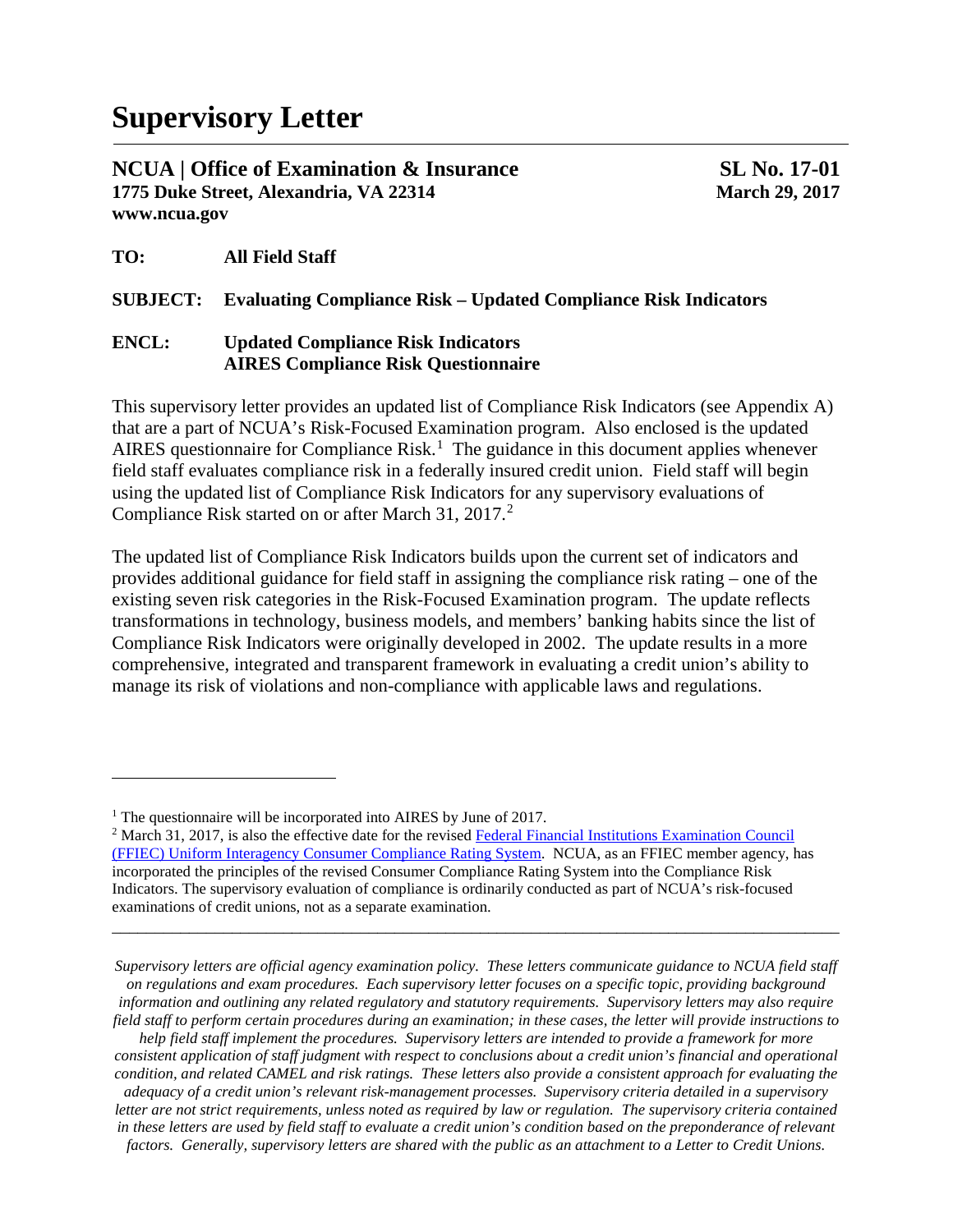The updated list of Compliance Risk Indicators does not create a new compliance rating, does not separate consumer compliance from overall compliance, and does not impose any new or higher supervisory expectations for credit unions.

## **Exam Procedures**

NCUA's assessment of compliance risk encompasses all of the federal consumer financial protection laws and regulations NCUA enforces, as well as other relevant laws and regulations that govern the operation of credit unions, such as the Bank Secrecy Act, the Flood Disaster Protection Act, and the SAFE Act. Field staff will continue to reflect their conclusion about a credit union's compliance risk, and management of that risk, in the compliance risk rating, [3](#page-1-0) the Management CAMEL component rating, and the CAMEL composite rating as appropriate.<sup>[4](#page-1-1)</sup>

NCUA's approach to examining a credit union's compliance with applicable laws and regulations remains risk-focused with appropriate consideration given to a credit union's size, complexity, and risk profile. Field staff will draw on their professional judgment to target their efforts to the areas of greatest existing and potential risk. Field staff's supervisory evaluation will typically focus primarily on evaluating the sufficiency of a credit union's overall approach to managing compliance risk– also referred to as a compliance management system. As reflected in the updated Indicators, compliance risk is best managed by an institution when its compliance management systems are proactive; that is, they promote self-identification and selfcorrection of any identified compliance deficiencies.

Field staff's evaluation will also routinely include specific and/or in-depth reviews of some areas of special emphasis based on statutory requirements,<sup>[5](#page-1-2)</sup> changes to laws or regulations, broad trends, or institution specific risk factors.<sup>[6](#page-1-3)</sup> The supervisory evaluation of compliance need not, and typically does not, include specific or in-depth evaluations of compliance with all applicable laws and regulations or extensive transaction testing.

The updated framework incorporates and adds detail to the current Compliance Risk Indicators to aid field staff in evaluating compliance risk. The updated Compliance Risk Indicators framework has three broad categories: Board and Management Oversight; Compliance Programs; and Violations of Law and Consumer Harm. Each category has several factors, (briefly summarized below). Field staff will assess the first two with consideration given to a credit union's size, complexity, and risk profile. In particular, field staff will consider:

## **1.Board and Management Oversight**

l

o Commitment to the credit union's compliance management system.

Risk-Focused Examinations and Compliance Risk 2

<span id="page-1-0"></span><sup>3</sup> [NCUA's Letter to Federal Credit Unions 02-FCU-09,](https://www.ncua.gov/Resources/Documents/LFCU2002-09.pdf) "Risk-Focused Examination Program" discusses the seven categories of risk, including compliance risk, that comprise a credit union's risk profile. Based on field staff's evaluation of the risk, each risk category is assigned a risk level of low, moderate, or high.

<span id="page-1-1"></span><sup>4</sup> Se[e NCUA Letter to Credit Unions 07-CU-12](https://www.ncua.gov/Resources/Documents/LCU2007-12.pdf) regarding the CAMEL rating system.

<span id="page-1-2"></span><sup>5</sup> For example, NCUA is required by law to review compliance with the Bank Secrecy Act and the Flood Disaster Protection Act at all examinations of insured credit unions.

<span id="page-1-3"></span><sup>6</sup> Field staff should continue to refer to the annual Exam Scope instruction for requirements for each type of federally insured credit union examination.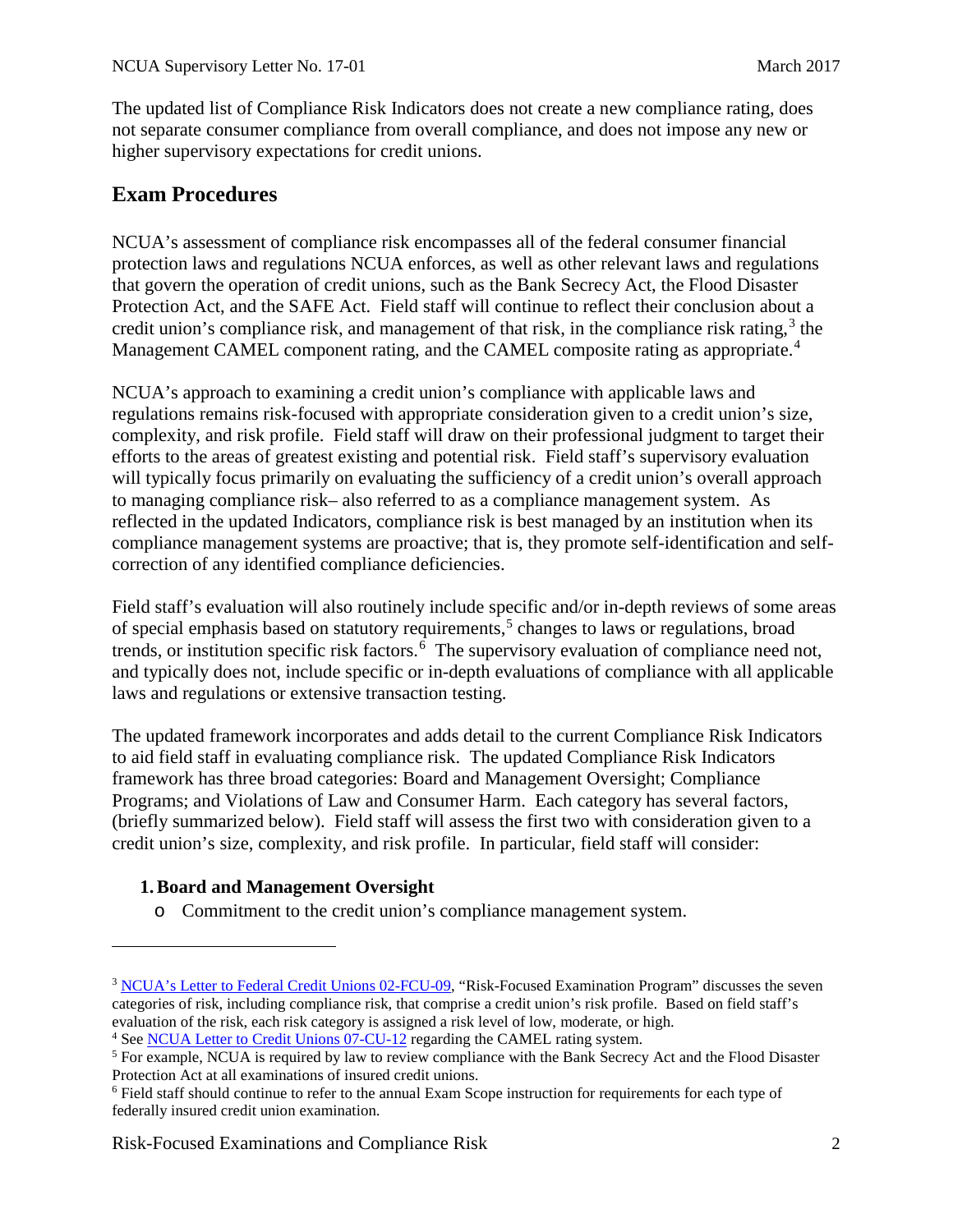- o Effectiveness of change management processes.
- o Risk management associated with products, services, and activities.
- o Self-identification efforts and corrective actions taken.

#### **2. Compliance Program**

- o The effectiveness of a credit union's compliance management system.
- o Policies and procedures, training, monitoring and audit programs, and complaint resolution.

#### **3. Violations of Law and Consumer Harm (if applicable)**

- o Pervasiveness of the violation.
- o Root cause of the violation.
- o Severity of the violation or any consumer harm.
- o Duration of the violation.

In assigning a Compliance Risk rating, field staff consider the totality of the Compliance Risk Indicators. Any single or small subset of Compliance Risk Indicators is not necessarily determinative of the existence of lower or higher risk. An effective risk assessment is a composite of multiple factors. Depending upon the circumstances, certain factors - such as the quality of the credit union's overall approach to compliance management, or the existence of pervasive or severe violations - may be weighted more heavily than others.

See Appendix A for the full chart of Compliance Risk Indicators.

If you have any questions on the material in this letter, please direct them to your immediate supervisor or regional management.

Sincerely,

/s/

Larry Fazio **Director** Office of Examination & Insurance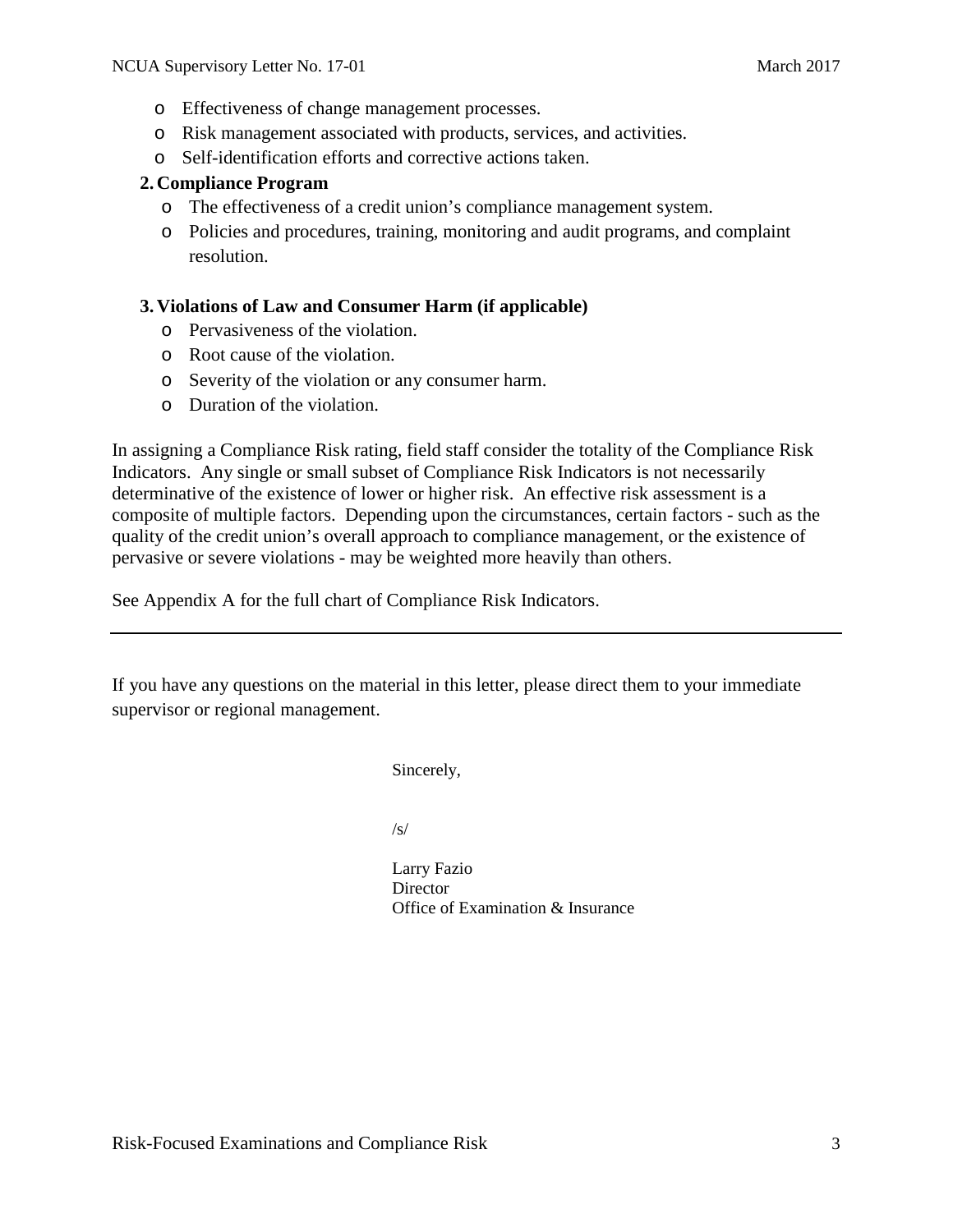# **Appendix A: Compliance Risk Indicators**

| Factor                                                                                                                                                                                                                                             | Low                                                                                                                                                                                                                                                                                                                                                                                                                                                                                                                                                                                                                                                                                                                                                                                                                                                                                                                                                                                    | <b>Moderate</b>                                                                                                                                                                                                                                                                                                                                                                                                                                                                                                                                                                                                                                                                                                                                                                                       | <b>High</b>                                                                                                                                                                                                                                                                                                                                                                                                                                                                                                                                                                                                                                                                                                                                                                                                                                                                                                                                                                                          |  |  |  |
|----------------------------------------------------------------------------------------------------------------------------------------------------------------------------------------------------------------------------------------------------|----------------------------------------------------------------------------------------------------------------------------------------------------------------------------------------------------------------------------------------------------------------------------------------------------------------------------------------------------------------------------------------------------------------------------------------------------------------------------------------------------------------------------------------------------------------------------------------------------------------------------------------------------------------------------------------------------------------------------------------------------------------------------------------------------------------------------------------------------------------------------------------------------------------------------------------------------------------------------------------|-------------------------------------------------------------------------------------------------------------------------------------------------------------------------------------------------------------------------------------------------------------------------------------------------------------------------------------------------------------------------------------------------------------------------------------------------------------------------------------------------------------------------------------------------------------------------------------------------------------------------------------------------------------------------------------------------------------------------------------------------------------------------------------------------------|------------------------------------------------------------------------------------------------------------------------------------------------------------------------------------------------------------------------------------------------------------------------------------------------------------------------------------------------------------------------------------------------------------------------------------------------------------------------------------------------------------------------------------------------------------------------------------------------------------------------------------------------------------------------------------------------------------------------------------------------------------------------------------------------------------------------------------------------------------------------------------------------------------------------------------------------------------------------------------------------------|--|--|--|
| <b>Board and Management Oversight</b><br>Board and management oversight factors should be evaluated commensurate with the credit union's size, complexity, and risk profile. Compliance expectations below extend to third-party<br>relationships. |                                                                                                                                                                                                                                                                                                                                                                                                                                                                                                                                                                                                                                                                                                                                                                                                                                                                                                                                                                                        |                                                                                                                                                                                                                                                                                                                                                                                                                                                                                                                                                                                                                                                                                                                                                                                                       |                                                                                                                                                                                                                                                                                                                                                                                                                                                                                                                                                                                                                                                                                                                                                                                                                                                                                                                                                                                                      |  |  |  |
| <b>Oversight and</b><br>Commitment                                                                                                                                                                                                                 | Board and management fully understand all aspects of<br>compliance risk and exhibit a clear commitment to<br>compliance. Commitment is communicated throughout<br>the credit union. Board and management demonstrate<br>strong commitment and oversight to the credit union's<br>compliance management system.<br>Significant compliance resources are provided,<br>including systems, capital, and human resources. Staff<br>is knowledgeable, empowered and held accountable for<br>compliance with consumer laws and regulations.<br>Management conducts comprehensive and ongoing due<br>diligence and oversight of third parties consistent with<br>NCUA expectations to ensure that the credit union<br>complies with consumer protection laws and<br>regulations. Where appropriate, the credit union<br>exercises strong oversight of third parties' policies,<br>procedures, internal controls and training to ensure<br>consistent oversight of compliance responsibilities. | Board and management reasonably understand the key<br>aspects of compliance risk. Commitment to compliance<br>is reasonable and satisfactorily communicated. Board<br>and management provide satisfactory oversight of the<br>credit union's compliance management system.<br>Compliance resources are adequate and staff is generally<br>able to ensure the credit union is in compliance with<br>consumer laws and regulations.<br>Management conducts adequate and ongoing due<br>diligence and oversight of third parties to ensure that the<br>credit union complies with consumer protection laws<br>and regulations. They adequately oversee third parties'<br>policies, procedures, and internal controls, and training<br>to ensure appropriate oversight of compliance<br>responsibilities. | Board and management does not understand, or has<br>chosen to ignore key aspects of compliance risk. The<br>importance of compliance is not emphasized or<br>communicated throughout the organization.<br>Management has not established or enforced<br>accountability for compliance performance. Board and<br>management oversight, resources, and attention to the<br>credit union's compliance management system are<br>deficient or non-existent.<br>Compliance resources are inadequate or seriously<br>deficient and are ineffective at ensuring the credit<br>union's compliance with consumer laws and<br>regulations.<br>Management does not adequately conduct due diligence<br>and oversight of third parties to ensure that the credit<br>union complies with consumer protection laws and<br>regulations, nor do they adequately oversee third<br>parties' policies, procedures, internal controls, and<br>training to ensure appropriate oversight of compliance<br>responsibilities. |  |  |  |
| <b>Change</b><br><b>Management</b>                                                                                                                                                                                                                 | Management anticipates and responds promptly to<br>changes in applicable laws and regulations, market<br>conditions and products and services offered by<br>evaluating the change and implementing responses<br>across impacted lines of business.<br>Management conducts due diligence in advance of<br>product changes, considers the life cycle of a product<br>before implementing the change, and reviews the<br>change after implementation to determine whether<br>actions taken have achieved planned results.                                                                                                                                                                                                                                                                                                                                                                                                                                                                 | Management responds timely and adequately to<br>changes in applicable laws and regulations, market<br>conditions, and products and services offered by<br>evaluating the change and implementing responses<br>across impacted lines of business.<br>Management evaluates product changes before and<br>after implementing the change.                                                                                                                                                                                                                                                                                                                                                                                                                                                                 | Management does not respond adequately or timely or<br>fails to respond to changes in applicable laws and<br>regulations, market conditions, and products and<br>services offered.                                                                                                                                                                                                                                                                                                                                                                                                                                                                                                                                                                                                                                                                                                                                                                                                                   |  |  |  |

Risk-Focused Examination and Compliance Risk: Appendix A 1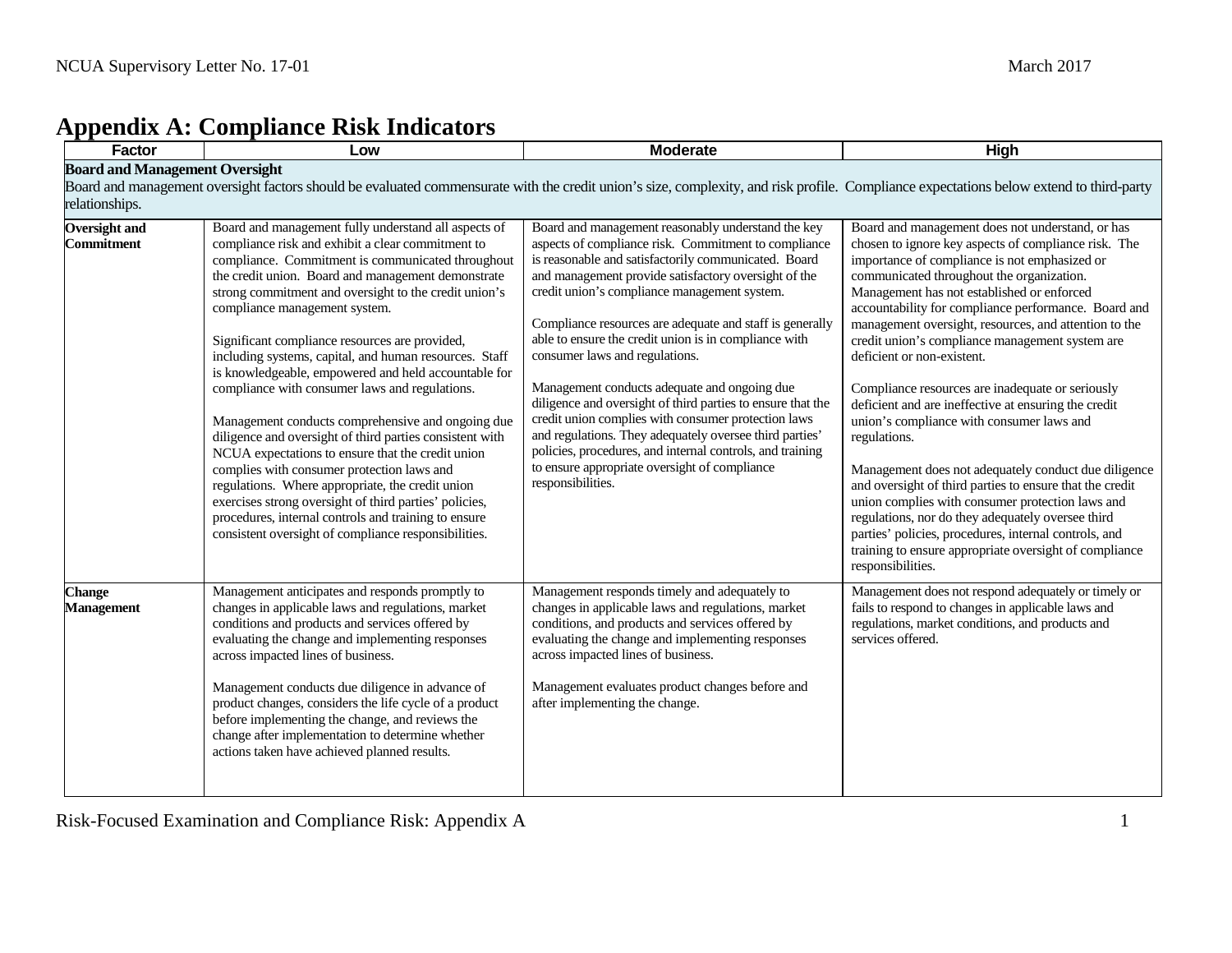| Factor                                                                                                                                                                                                                  | Low                                                                                                                                                                                                                                                                                                                                                                                                                                                                                             | <b>Moderate</b>                                                                                                                                                                                                                                                                                                                                                       | High                                                                                                                                                                                                                                                                       |  |  |
|-------------------------------------------------------------------------------------------------------------------------------------------------------------------------------------------------------------------------|-------------------------------------------------------------------------------------------------------------------------------------------------------------------------------------------------------------------------------------------------------------------------------------------------------------------------------------------------------------------------------------------------------------------------------------------------------------------------------------------------|-----------------------------------------------------------------------------------------------------------------------------------------------------------------------------------------------------------------------------------------------------------------------------------------------------------------------------------------------------------------------|----------------------------------------------------------------------------------------------------------------------------------------------------------------------------------------------------------------------------------------------------------------------------|--|--|
| Comprehension,<br><b>Identification and</b><br><b>Management of Risk</b>                                                                                                                                                | The credit union has a strong control culture that has<br>proven effective. Compliance management systems are<br>sound and minimize the likelihood of excessive or<br>serious future violations.<br>Management has a good understanding and effectively<br>identifies compliance risks, including emerging risks, in<br>the credit union's products, services, and other activities.<br>Management effectively manages those risks, including<br>through comprehensive self-assessments.        | Compliance management systems are adequate to avoid<br>significant or frequent violations or noncompliance.<br>Management understands and adequately identifies<br>compliance risks, including emerging risks, in the credit<br>union's products, services, and other activities.<br>Management adequately manages those risks including<br>through self-assessments. | Compliance management systems are deficient,<br>reflecting an inadequate commitment to risk<br>management.<br>Management does not understand or identify<br>compliance risks, including emerging risks, in the credit<br>union's products, services, and other activities. |  |  |
| <b>Corrective Action and</b><br><b>Self-Identification</b>                                                                                                                                                              | Management proactively identifies issues and promptly<br>responds to compliance risk management deficiencies<br>and any violations of laws or regulations, including<br>taking corrective action.                                                                                                                                                                                                                                                                                               | Management adequately responds to and corrects<br>deficiencies and/or violations, including adequate<br>corrective action, in the normal course of business.                                                                                                                                                                                                          | Management does not adequately respond to<br>compliance deficiencies and violations including those<br>related to corrective action, or those responses,<br>including those relating to examination findings that are<br>seriously deficient.                              |  |  |
| <b>Compliance Program</b><br>Compliance Program factors should be evaluated commensurate with the credit union's size, complexity, and risk profile. Compliance expectations below extend to third-party relationships. |                                                                                                                                                                                                                                                                                                                                                                                                                                                                                                 |                                                                                                                                                                                                                                                                                                                                                                       |                                                                                                                                                                                                                                                                            |  |  |
| <b>Policies and</b><br><b>Procedures</b>                                                                                                                                                                                | Compliance policies and procedures and third-party<br>relationship management programs are strong,<br>comprehensive, and provide standards to effectively<br>manage compliance risk in the products, services, and<br>activities of the credit union.                                                                                                                                                                                                                                           | Compliance policies and procedures and third-party<br>relationship management programs are adequate to<br>manage the compliance risk in the products, services,<br>and activities of the credit union.                                                                                                                                                                | Compliance policies and procedures and third-party<br>relationship management programs are inadequate (or<br>absent) at managing the compliance risk in the<br>products, services and activities of the credit union.                                                      |  |  |
| <b>Training</b>                                                                                                                                                                                                         | Compliance training is comprehensive, timely, and<br>specifically tailored to the particular responsibilities<br>of the staff receiving it, including those responsible<br>for product development, marketing, and customer<br>service.<br>The compliance training program is updated<br>proactively in advance of the introduction of new<br>products or new consumer protection laws and<br>regulations to ensure that all staff are aware of<br>compliance responsibilities before roll out. | Compliance training outlining staff responsibilities is<br>adequate and provided timely to appropriate staff.<br>The compliance training program is updated to<br>encompass new products and to comply with changes to<br>consumer protection laws and regulations.                                                                                                   | Compliance training is not adequately comprehensive,<br>timely, updated, or appropriately tailored to the<br>particular responsibilities of the staff. Compliance<br>training may be seriously deficient or absent.                                                        |  |  |